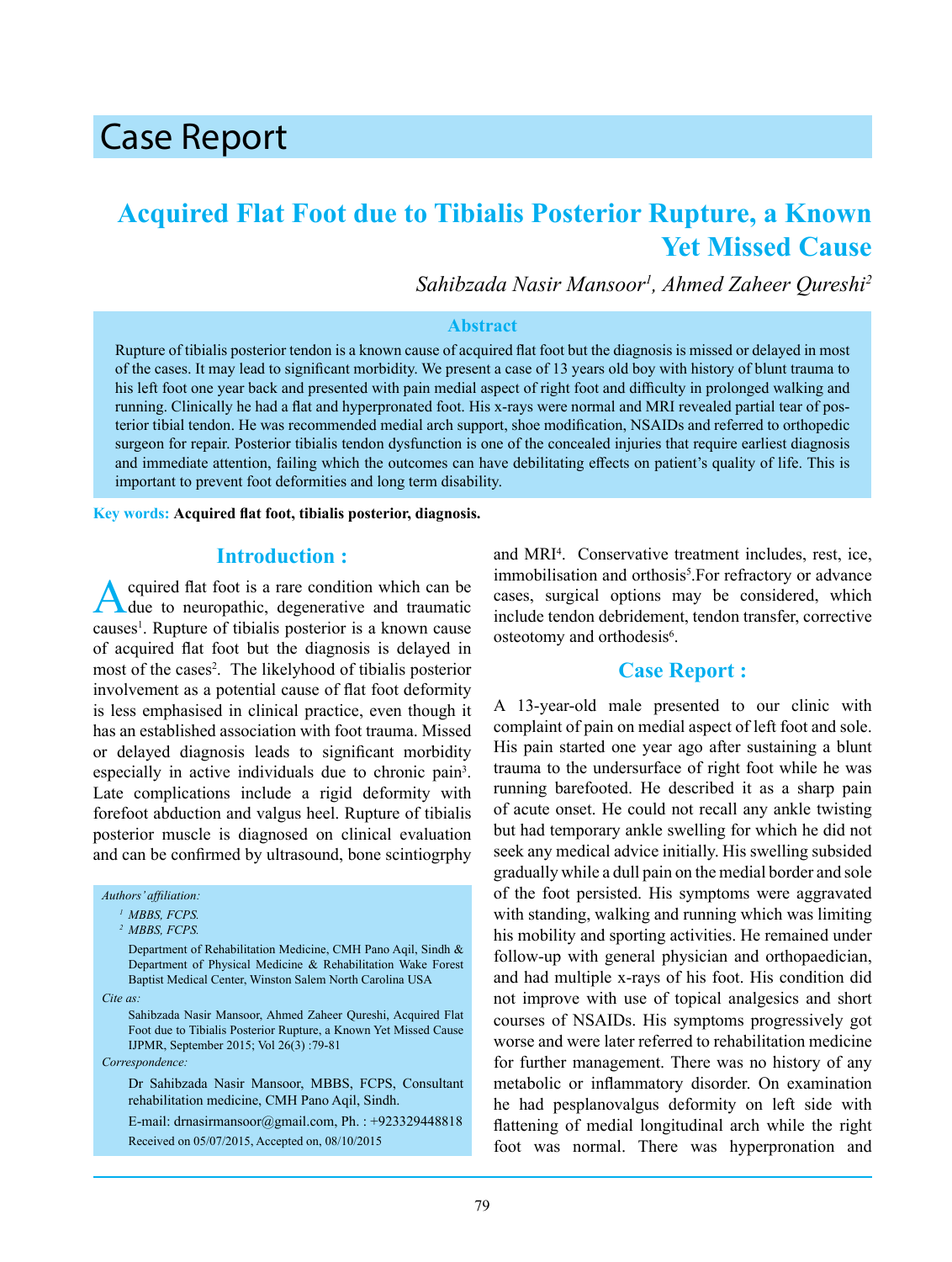abduction of left forefoot (Fig 1). Localised tenderness was present over the navicular bone area. Medial arch was lower on the affected side and was unable to perform left heel raise. Active range of motion of ankle and foot were normal. He had an antalgic gait pattern. X rays of the left foot did not reveal any bony abnormality. His baseline lab investigations including blood complete picture, erythrocyte sedimentation rate, C-reactive protein, serum uric acid, blood sugar random and rheumatoid factor were within normal limits. MRI of the left foot revealed a partial tear to the tibialis posterior tendon at its insertion into the navicular bone (Fig 2). A diagnosis of acquired flat foot secondary to partial tear of tibialis posterior was established. The patient was recommended orthotic medial arch support, shoe modification and physiotherapy and was referred to orthopaedic surgeon for tendon repair.

### **Discussion:**

Acquired flat foot has a number of causes which include degenerative changes secondary to osteoarthritis, inflammatory arthritis and fractures of the foot and ankle<sup>1</sup>. Neuropathic conditions include diabetes mellitus, severe peripheral neuropathies and leprosy while acquired causes include tear of the spring ligament, tibialis posterior rupture and rarely tear of tibialis anterior<sup>7</sup>. Patients with acquired flat foot secondary to a generalised medical condition are diagnosed early as compared to those patients developing it after a traumatic event. There can be a delay of months to years before a correct diagnosis is reached as most patients presenting with posterior tibialis tendon dysfunction are misdiagnosed as ankle sprain or arthritis<sup>8</sup>.

Tibialis posterior is plantar flexor and invertor of the foot. It is a dynamic stabiliser of medial longitudinal arch of the foot. It lies posterior to the medial malleolus and inserts into the navicular tuberosity and plantar aspect of tarsal bones. The tendon is at greatest stress immediately after heel strike when foot moves into increased inversion<sup>9</sup>. Foot inversion after heel strike predisposes the tendon to greatest stress<sup>9</sup>. Tibialis posterior rupture is a documented cause of acquired flat foot deformity but it is often missed on clinical examination leading to a delay in diagnosis. Patients are insufficiently treated and are likely to have further complications. In a case series of 17 patients with posterior tibial tendon rupture, the average time to treatment was found to be  $43$  months<sup>10</sup>. In all but two of the patients, incorrect diagnosis had been made on initial assessment. In almost all patients who sustain a

rupture of the tibialis posterior tendon, there is a history of ankle trauma<sup>1</sup>. Typically the mechanism of injury is forced foot eversion. Younger patients and athletes, tend to sustain a traumatic avulsion of the tendon at its insertion into the navicular, while middle aged or elderly individuals often have inflammatory or degenerative type tear.

Its prevalence increases with age and is found to be up to 10% among elderly. Diabetes mellitus, seronegative arthritis, hypertension, steroid injection around the joint are associated risk factors of tibialis posterior rupture11. The tibialis posterior dysfunction progression has been classified in four stages which facilitates its management<sup>12</sup>. Stage I ; is tendon inflammation, stage II; the tendon is elongated and there is acquired flat foot deformity, stage III ; fixed foot deformity with degenerative changes at subtalar joints and stage IV; additional degenerative changes at ankle joints.

The diagnosis is mainly clinical. It usually presents with tenderness and swelling at the medial aspect of the foot with difficulty in inversion of foot and inability to stand on forefoot. The arch gradually collapses, the heel goes into valgus and the forefoot is abducted leading to 'too many toes' sign<sup>13</sup>. Radiographs are recommended to rule out other causes and to stage the rupture depending on the degenerative changes in the ankle and subtalar joints. Conservative treatment is focused on rest, icing, immobilisation, orthotic supports, NSAIDs and modified shoeware<sup>14</sup>.

The surgical management includes tendon debridement, tendon transfer and osteotomy for stage I, tendon transfer and reconstruction for stage II and subtalar and pan talar orthodesis for stage III and stage IV respectively<sup>6</sup>. Closed fractures of ankle have been associated with posterior tibialis tendon ruptures. Hence soft-tissue injuries must be considered in the management of unusual or complex fractures around ankle.<sup>15</sup>Though it remains one of the commonest ruptured tendon in adult foot injuries, non-specific symptoms of foot pain and complexity of foot dynamics may distract the physicians to consider ligamentous and joint injuries as their initial diagnoses. Initial x-rays are usually focused on fractures and dislocations and low arches can be overlooked as an obscure sign of an underlying soft tissue injury. MRI may appear to be an aggressive modality in the initial phases of investigating a painful foot. Hence it is usually reserved for refractory cases as it is expensive and not readily available, especially in developing health systems.